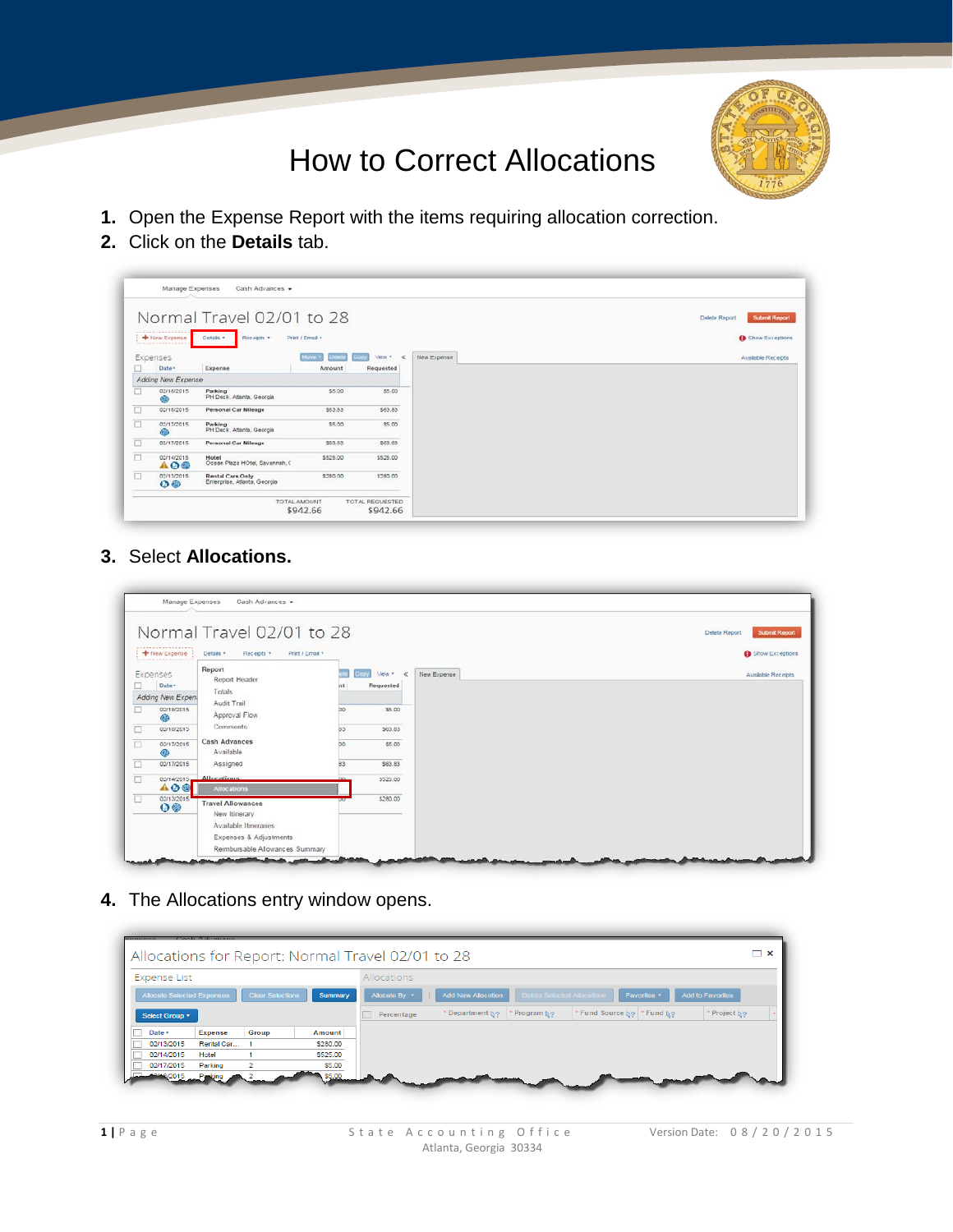**5.** Click on **Select Group** to display the allocation groups. Each time you previously created an allocation in the Expense Report, it assigned a group number to that specific entry. In our example, we have two groups of allocations. Click on the group of allocations (1 or 2 in our example).



**6.** Click **Allocate Selected Expenses.**

| $\Box$ $\times$<br>Allocations for Report: Normal Travel 02/01 to 28 |               |                                                                                                                             |  |  |  |  |  |  |  |  |
|----------------------------------------------------------------------|---------------|-----------------------------------------------------------------------------------------------------------------------------|--|--|--|--|--|--|--|--|
| <b>Expense List</b>                                                  |               | Allocations                                                                                                                 |  |  |  |  |  |  |  |  |
| <b>Clear Selections</b><br>Allocate Selected Expenses                | Summary       | <b>Add New Allocation</b><br>Delete Selected Allocations<br><b>Add to Favorites</b><br>Allocate By: v<br>Favorites <b>v</b> |  |  |  |  |  |  |  |  |
| Select Group +                                                       |               | * Fund Source No   * Fund No<br>* Project N2<br>* Department N2<br>Program N <sub>2</sub><br>Percentage                     |  |  |  |  |  |  |  |  |
| Group<br>Date v<br><b>Expense</b>                                    | <b>Amount</b> |                                                                                                                             |  |  |  |  |  |  |  |  |
| 02/13/2015<br>Rental Car                                             | \$280.00      |                                                                                                                             |  |  |  |  |  |  |  |  |
| 02/14/2015<br>V<br>Hotel                                             | \$525.00      |                                                                                                                             |  |  |  |  |  |  |  |  |
| 02/17/2015<br>$\overline{2}$<br>Parking                              | \$5.00        |                                                                                                                             |  |  |  |  |  |  |  |  |
| 02/18/2015<br>Parking <sub>n</sub>                                   | \$5.00        |                                                                                                                             |  |  |  |  |  |  |  |  |
|                                                                      |               |                                                                                                                             |  |  |  |  |  |  |  |  |

- **7.** The Allocations display:
	- You may adjust any of the fields, delete rows, add rows, or select a different item from **Favorites** to make your corrections.
	- Click **Save.**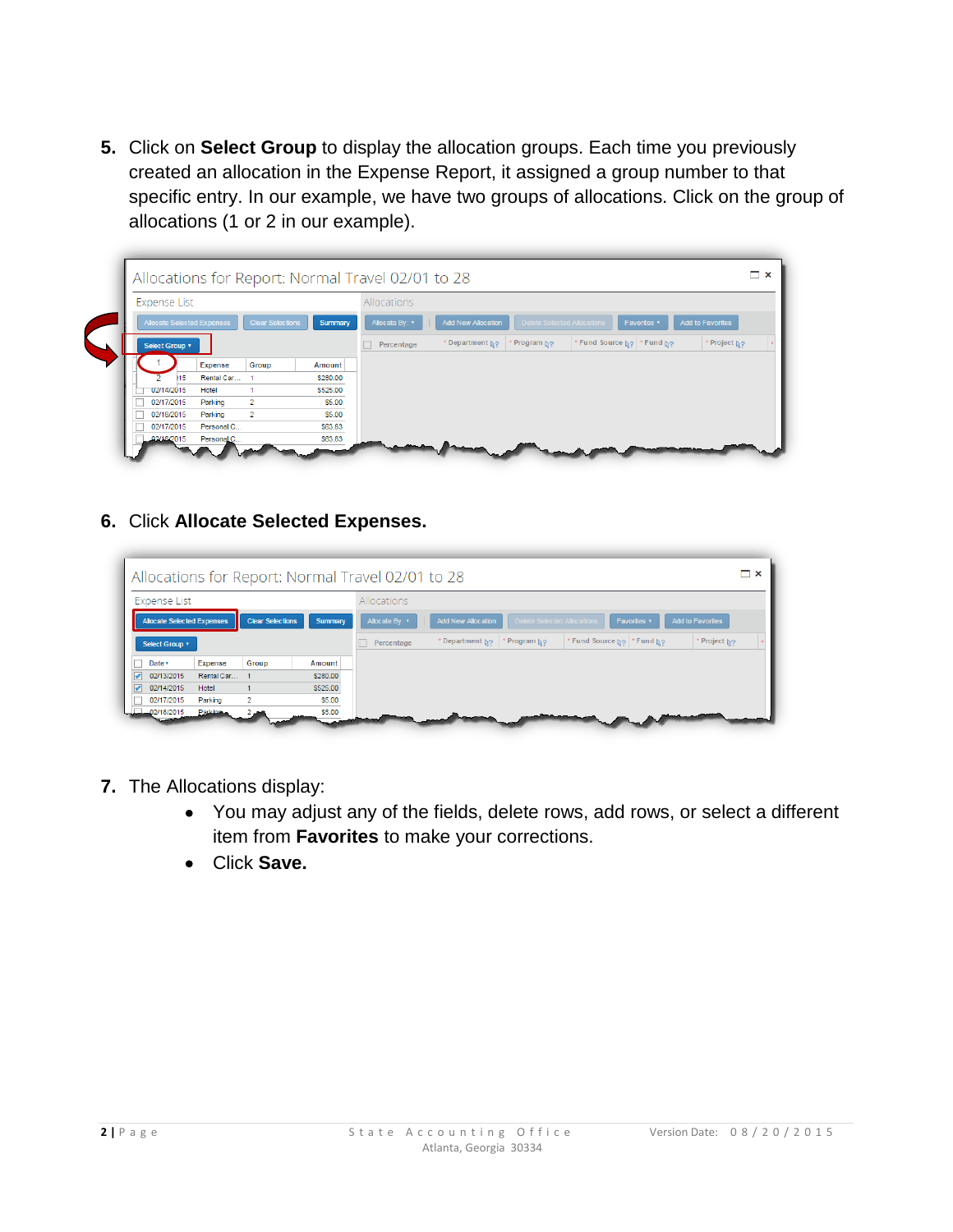| <b>Expense List</b><br>Allocate Selected Expenses<br><b>Clear Selections</b><br>Summary |                |          |            | Allocations                                                                                      |                 | Total: \$805.00 | Allocated: \$805.00 (100%) |               | Remaining: \$0.00 (0%)  |
|-----------------------------------------------------------------------------------------|----------------|----------|------------|--------------------------------------------------------------------------------------------------|-----------------|-----------------|----------------------------|---------------|-------------------------|
|                                                                                         |                |          |            | <b>Add New Allocation</b><br><b>Delete Selected Allocations</b><br>Allocate By: v<br>Favorites v |                 |                 |                            |               | <b>Add to Favorites</b> |
| Select Group v                                                                          |                |          | Percentage |                                                                                                  | * Department N2 | Program N?      | * Fund Source No           | * Fund N2     | Project No              |
| Expense<br>Date v                                                                       | Group          | Amount   | c<br>15    |                                                                                                  | Program Integr  | (1073201) Dep   | (4) Redistribution         | (10100) Opera | (29105050) 50/          |
| 02/13/2015<br>Rental Car                                                                |                | \$280.00 | Г<br>85    |                                                                                                  | Program Integr  | (2011001) Afte  | (4) Redistribution         | (10100) Opera | (10031023) H            |
| 02/14/2015<br>Hotel                                                                     |                | \$525.00 |            |                                                                                                  |                 |                 |                            |               |                         |
| 02/17/2015<br>Parking                                                                   | $\overline{2}$ | \$5.00   |            |                                                                                                  |                 |                 |                            |               |                         |
| 02/18/2015<br>Parking                                                                   | $\overline{2}$ | \$5.00   |            |                                                                                                  |                 |                 |                            |               |                         |
| 02/17/2015<br>Personal C                                                                |                | \$63.83  |            |                                                                                                  |                 |                 |                            |               |                         |
| 02/18/2015<br>Personal C                                                                |                | \$63.83  |            |                                                                                                  |                 |                 |                            |               |                         |
|                                                                                         |                |          |            |                                                                                                  |                 |                 |                            |               |                         |
|                                                                                         |                |          |            |                                                                                                  |                 |                 |                            |               |                         |
|                                                                                         |                |          |            |                                                                                                  |                 |                 |                            |               | Save<br>Cancel          |

- **10.** Click **Yes** or **OK** in the confirmation dialogue box to apply the adjusted allocations. Different dialogue will appear in the confirmation boxes depending on whether you adjusted the existing fields or applied a different saved allocation.
	- a. You must confirm the change to proceed.

| Please Confirm                                                         |     |    |
|------------------------------------------------------------------------|-----|----|
| Replace existing allocations with allocations in "Willie's Allocation" |     |    |
|                                                                        | Yes | No |